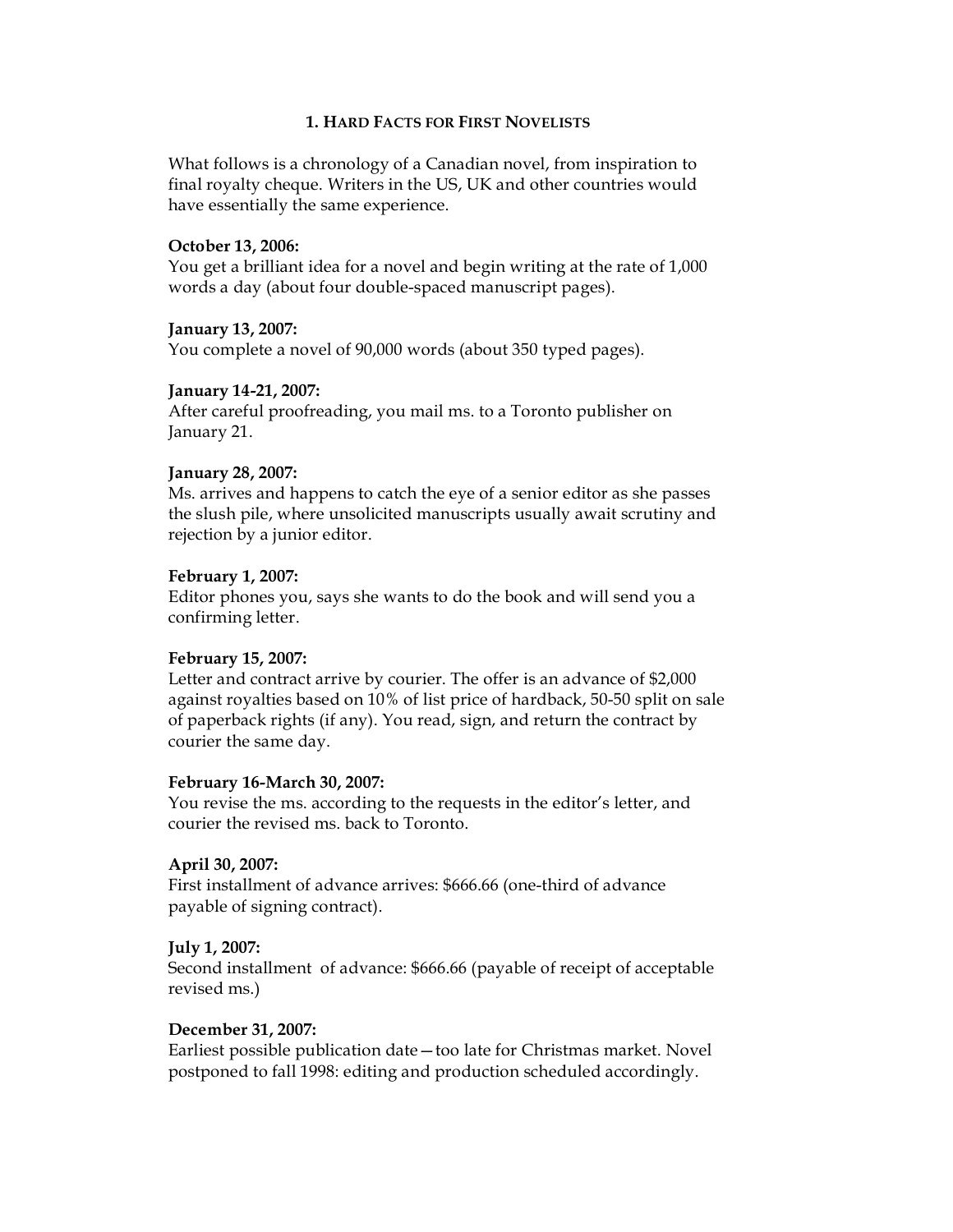## **April 1-4, 2008:**

Page proofs arrive. You proofread quickly, return corrected pages by courier.

## **May 1, 2008:**

Publisher holds meeting with sales reps to discuss the new fall catalogue, which mentions your novel. As a first novel, your book doesn't draw much interest (an average Canadian first novel in hardback sells about 800 copies, so no wonder!). But sales reps will mention it when they talk to booksellers. About this time you see the cover art and dustjacket blurb, but you have no say about them.

## **October 1, 2008:**

Publication day! Books have been off the presses for weeks; pub date is the day by which copies should be in all the stores that have ordered it.

## **October 15, 2008:**

Final third of your advance: \$666.67 (payable on publication).

## **April 1, 2009:**

First royalty statement: Between October 1 and December 31, your novel has sold 300 copies at \$30. Your royalty is \$900, applied against your advance.

## **October 1, 2009:**

Second royalty statement: Between January 1 and June 30, you novel has sold another 1,200 copies. Your total royalty so far is \$4,500: you receive a cheque for \$2,500.

## **October 15, 2009:**

US paperback house offer \$12,000 for your novel.

## **December 1, 2009:**

You sign contract for paperback. Your share is \$6,000 US, payable half on signing contract and half on publication.

**February 1, 2010:** You receive cheque for \$3,000 US.

# **April 1, 2010:**

Royalty statement on hardback; your novel has sold 33 more copies. You receive cheque for \$99.

## **April 15, 2010:**

Your publisher takes the hardback edition out of print, sells remaining copies to a jobber for \$1 each; you don't receive any money from this remaindering, but you will be able to buy copies at the same price. On the remainder table, the book will sell for \$4.95.